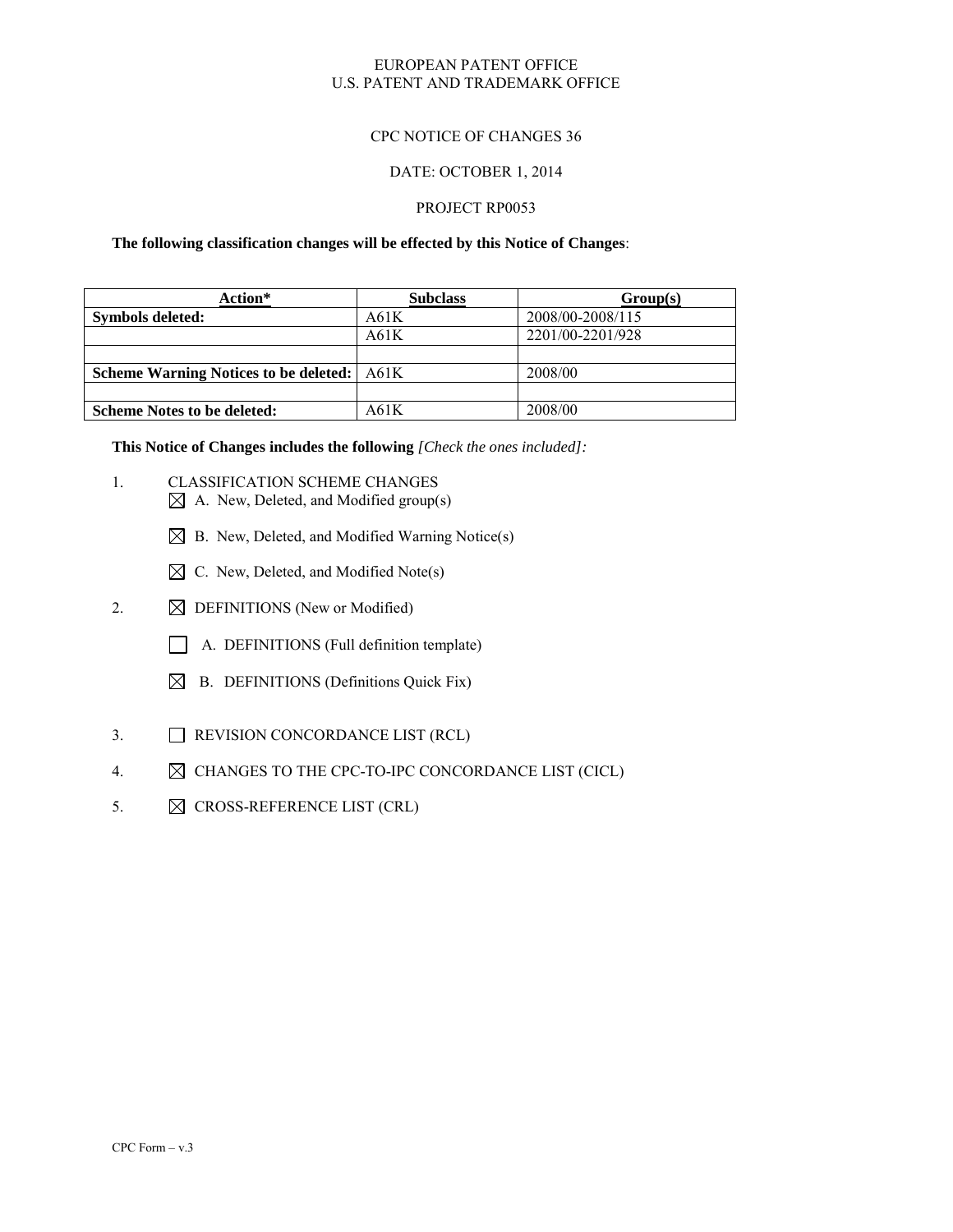## DATE: OCTOBER 1, 2014

### PROJECT RP0053

# 1. CLASSIFICATION SCHEME CHANGES

## A. New, Deleted, and Modified group(s)

# **SUBCLASS A61K - PREPARATIONS FOR MEDICAL, DENTAL, OR TOILET PURPOSES**

| Tvpe* | <b>Symbol</b> |                               |
|-------|---------------|-------------------------------|
|       | A61K2008/00-  | No administrative transfer of |
|       | 2008/115      | documents required            |
|       | A61K2201/00-  | No administrative transfer of |
|       | 2201/928      | documents required            |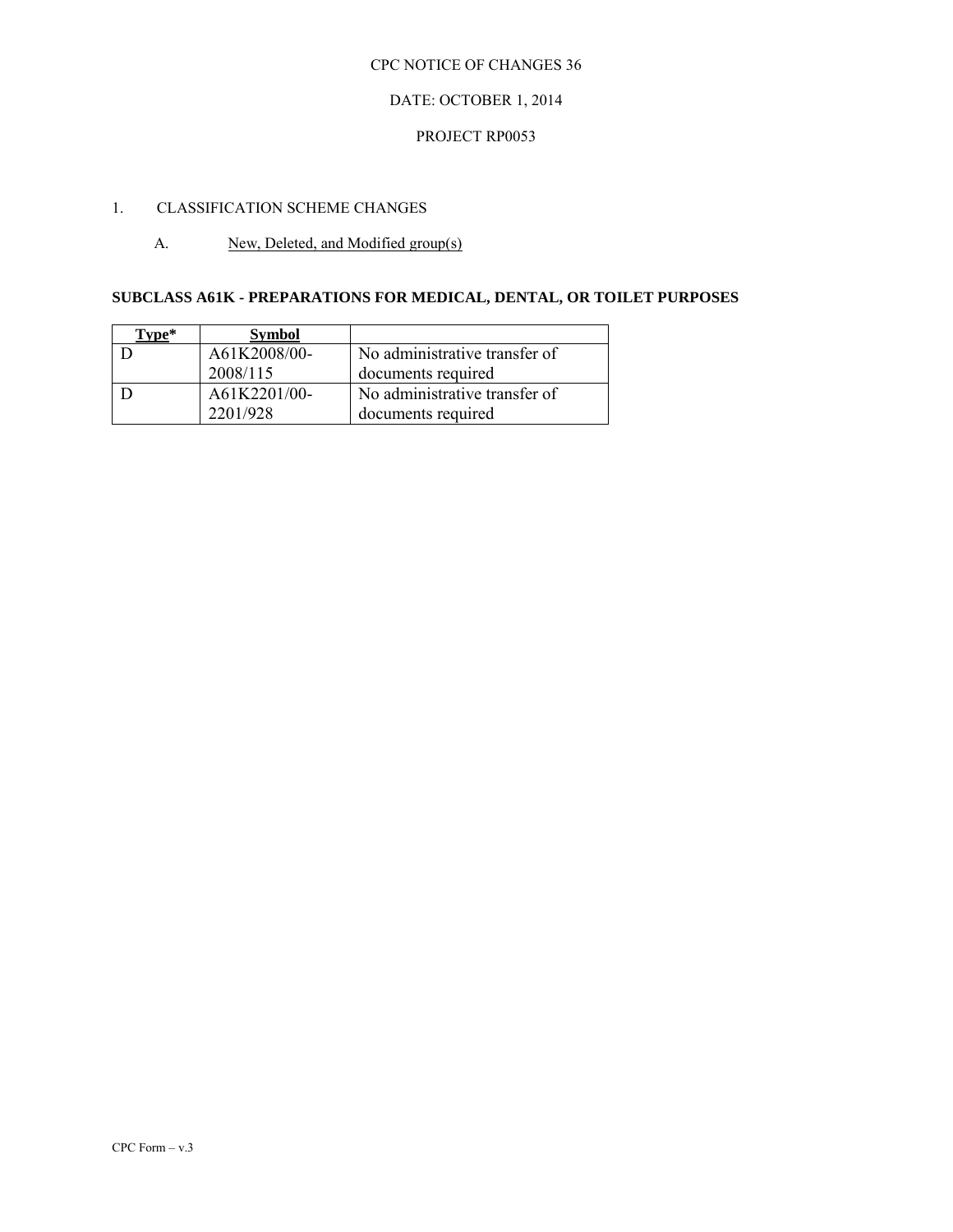## DATE: OCTOBER 1, 2014

### PROJECT RP0053

# B. New, Deleted, and Modified Warning notice(s)

# **SUBCLASS A61K - PREPARATIONS FOR MEDICAL, DENTAL, OR TOILET PURPOSES**

| Type* | Location    | <b>Old Warning notice</b>                                                                               | <b>New/Modified Warning notice</b> |
|-------|-------------|---------------------------------------------------------------------------------------------------------|------------------------------------|
|       | A61K2008/00 | Group $A61K$ 8/00 and<br>subgroups are incomplete.<br>See provisionally also A61K<br>7/00 and subgroups |                                    |

 $N = new warning, M = modified warning, D = deleted warning$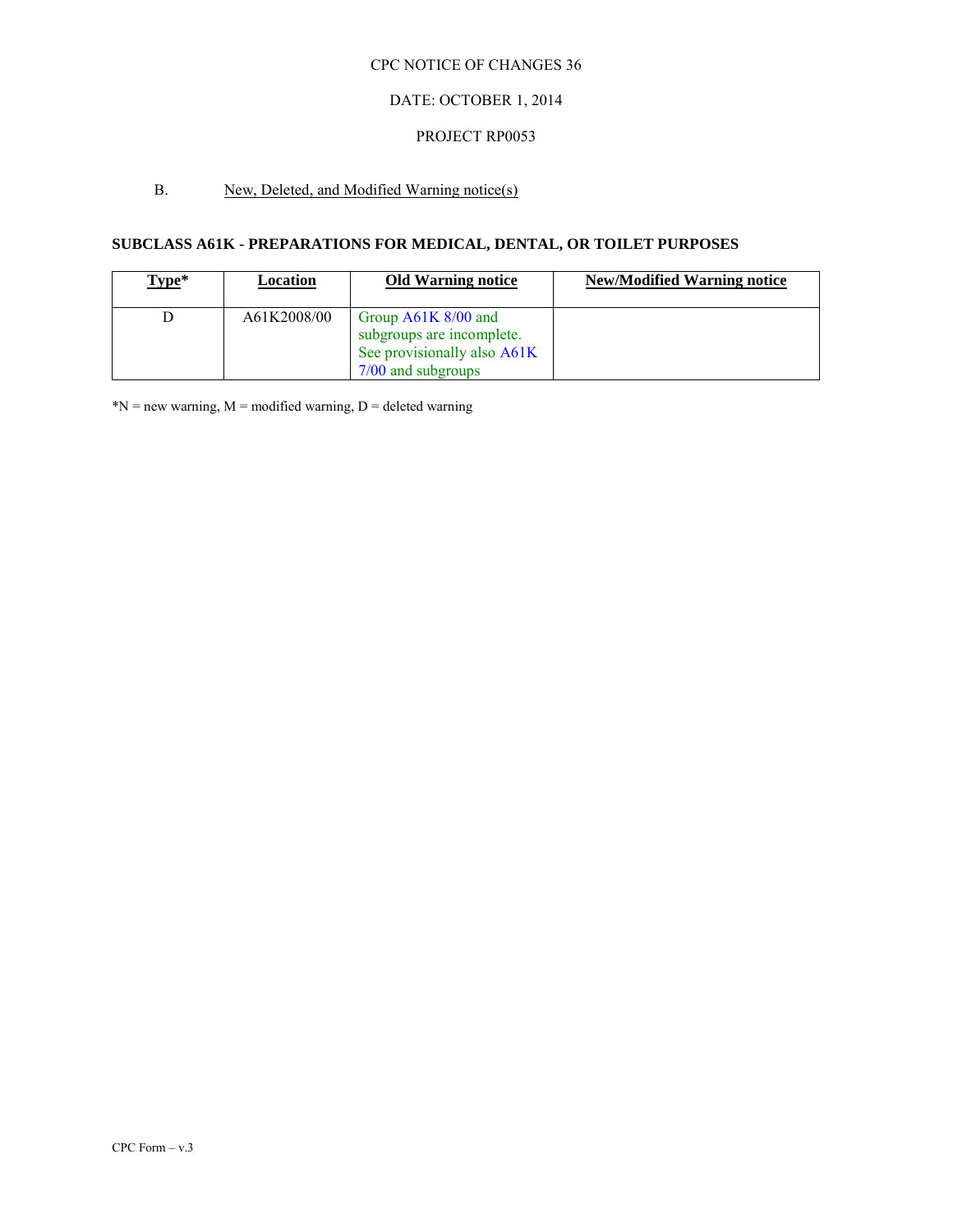## DATE: OCTOBER 1, 2014

## PROJECT RP0053

# C. New, Deleted, and Modified Note(s)

# **SUBCLASS A61K - PREPARATIONS FOR MEDICAL, DENTAL, OR TOILET PURPOSES**

| Type* | <b>Location</b> | Old Note                                                      | New/Modified |
|-------|-----------------|---------------------------------------------------------------|--------------|
|       |                 |                                                               | <b>Note</b>  |
|       |                 |                                                               |              |
| D     | A61K2008/00     | Use of cosmetics or similar toilet preparations is further    |              |
|       |                 | classified in subclass A61Q                                   |              |
|       |                 |                                                               |              |
|       |                 | 1. Use of cosmetics or similar toilet preparations is         |              |
|       |                 | mandatorily further classified in                             |              |
|       |                 | subclass A61Q . 2. In each of groups A61K 8/02 and            |              |
|       |                 | $A61K 8/18$ , in the absence of                               |              |
|       |                 | an indication of the contrary, classification is made in the  |              |
|       |                 | last appropriate place. 3.                                    |              |
|       |                 | Attention is drawn to the Notes in class C07, for example     |              |
|       |                 | the notes following the                                       |              |
|       |                 | title of subclass C07D, setting forth the rules for           |              |
|       |                 | classifying organic compounds in                              |              |
|       |                 | that class, which rules are also applicable, if not otherwise |              |
|       |                 | indicated, to the                                             |              |
|       |                 | classification of organic compounds in group A61K 8/00.       |              |
|       |                 | 4. Salts or complexes of                                      |              |
|       |                 | organic compounds are classified according to the base        |              |
|       |                 | compounds. If a complex is                                    |              |
|       |                 | formed between two or more compounds, classification is       |              |
|       |                 | made for each compound.                                       |              |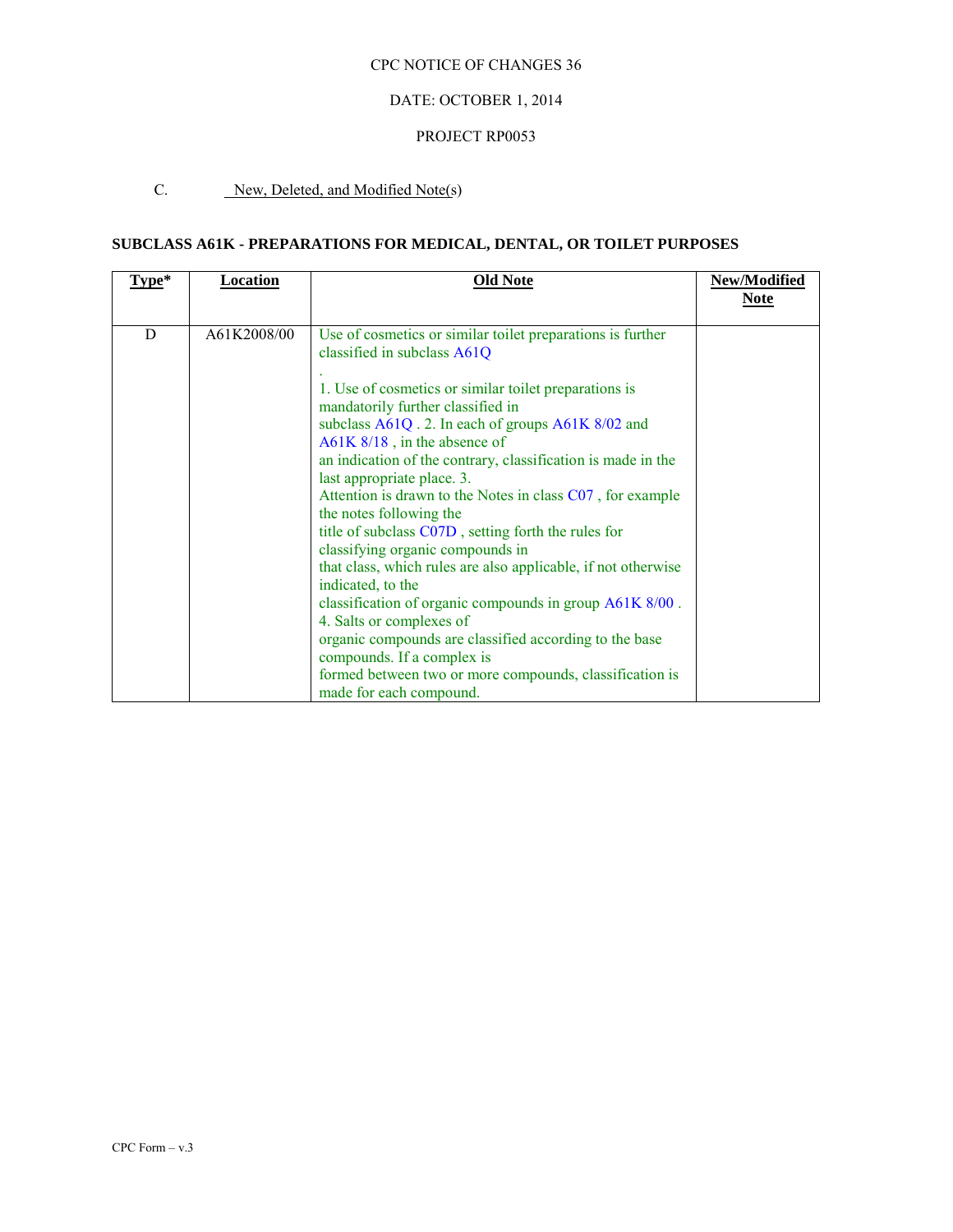# DATE: OCTOBER 1, 2014

## PROJECT RP0053

2. DEFINITIONS (New or Modified)

B. DEFINITIONS (Definitions Quick Fix)

Delete definitions corresponding to: A61K2008/048

A61K2008/115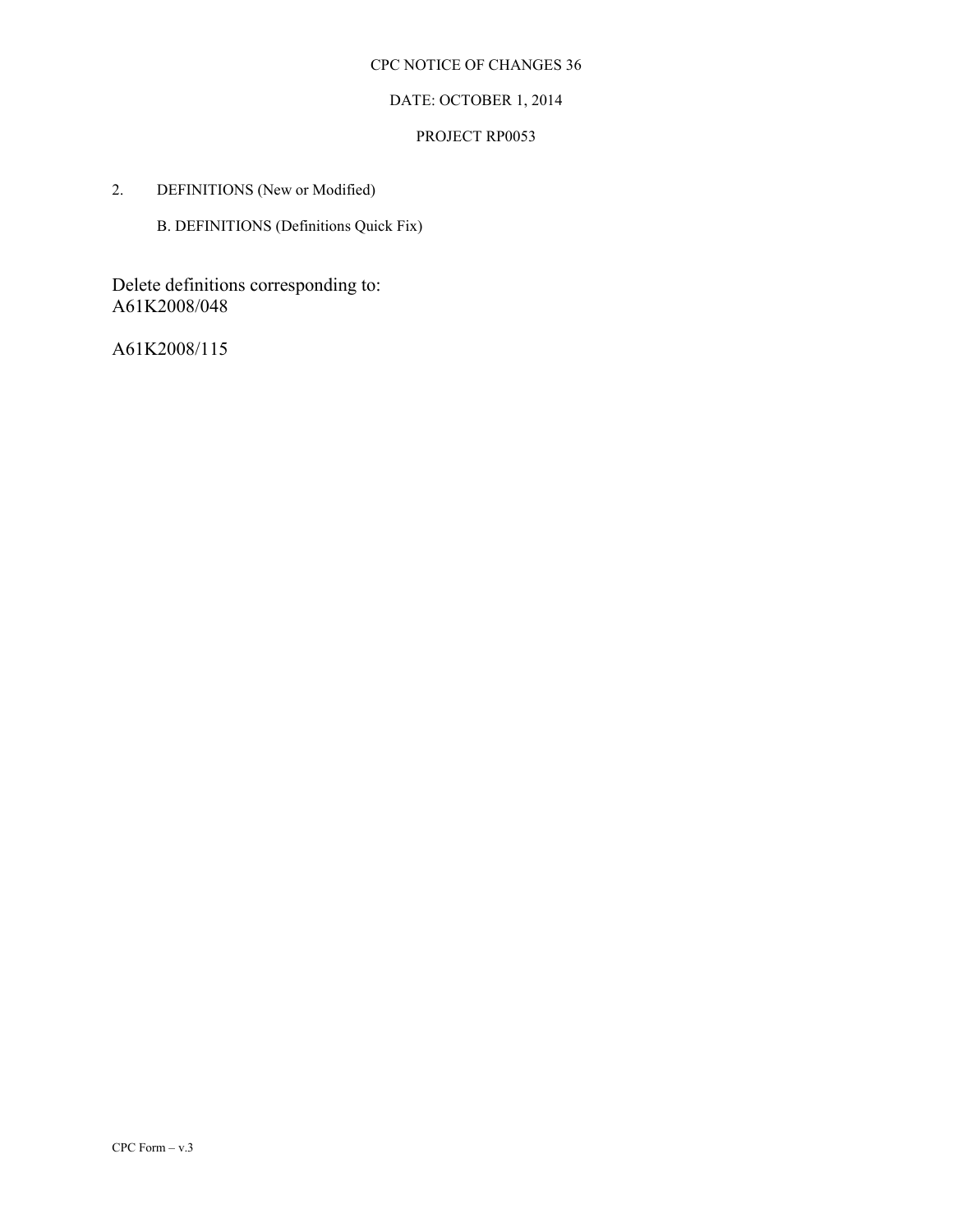# DATE: OCTOBER 1, 2014

## PROJECT RP0053

# 4. CHANGES TO THE CPC-TO-IPC CONCORDANCE (CICL)

| <b>CPC</b>           | Action |
|----------------------|--------|
| A61K2008/00-2008/115 | delete |
| A61K2201/00-2201/928 | delete |